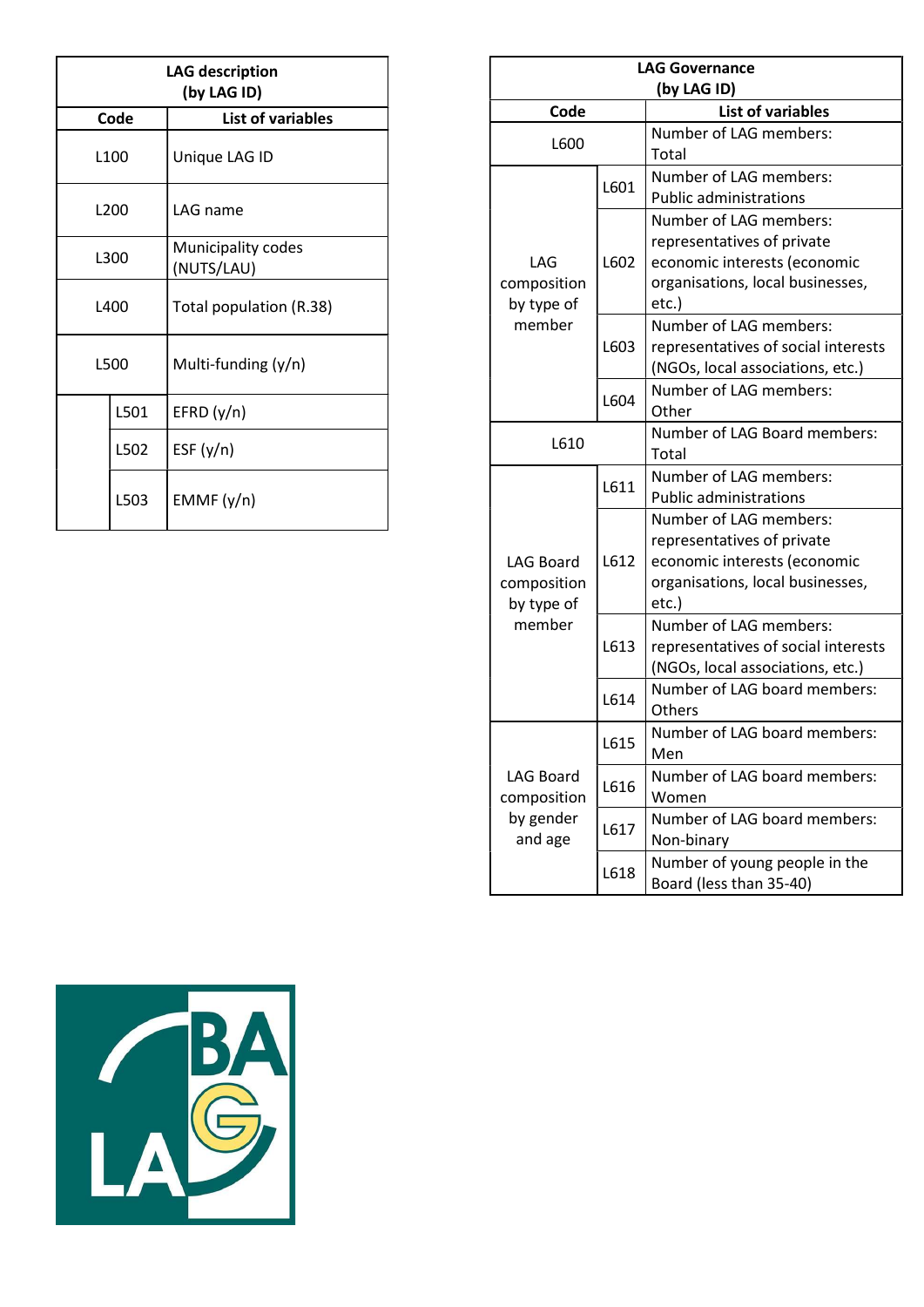## LEADER implementation at LAG level (cumulative data by LAG ID)

| (Curriculative data by LAG ID)                                     |      |                                                                                                                    |  |  |  |  |
|--------------------------------------------------------------------|------|--------------------------------------------------------------------------------------------------------------------|--|--|--|--|
| Code                                                               |      | <b>List of variables</b>                                                                                           |  |  |  |  |
| L700                                                               |      | Number of operations: Total                                                                                        |  |  |  |  |
|                                                                    | L701 | Number of operations:<br>General Objective 1: Smart, competitive, resilient and diversified<br>agricultural sector |  |  |  |  |
| Number of operations by Objective                                  | L702 | Number of operations:<br>General Objective 2: Environmental protection, incl biodiversity,<br>and climate action   |  |  |  |  |
|                                                                    | L703 | Number of operations:<br>General objective 3: Strengthen the socio-economic fabric of rural<br>areas               |  |  |  |  |
|                                                                    | L704 | Number of operations: LAG                                                                                          |  |  |  |  |
|                                                                    | L705 | Number of operations: Private and individual businesses                                                            |  |  |  |  |
|                                                                    | L706 | Number of operations:<br>Representatives of economic interests - collective (Business<br>associations, etc.)       |  |  |  |  |
| Number of operations by type of<br>promotor                        | L707 | Number of operations: Representatives of social interests -<br>collective (NGOs, local associations etc.)          |  |  |  |  |
|                                                                    | L708 | Number of operations: Public administrations                                                                       |  |  |  |  |
|                                                                    | L709 | Number of operations: several types of promoters jointly                                                           |  |  |  |  |
|                                                                    | L710 | Number of operations: Other                                                                                        |  |  |  |  |
|                                                                    | L711 | Number of operations: Inter-territorial Cooperation projects                                                       |  |  |  |  |
| Number of cooperation projects                                     | L712 | Number of operations: Transnational Cooperation projects                                                           |  |  |  |  |
| Number of operations with innovation<br>L713<br>at the local level |      | Number of operations: Innovative in the local context                                                              |  |  |  |  |
| L800                                                               |      | Total EU budget (EAFRD commitments): Total                                                                         |  |  |  |  |
| EU budget by type of LAG's                                         | L801 | Total EU budget (EAFRD commitments): Implementation of local<br>development strategy                               |  |  |  |  |
| intervention                                                       | L802 | Total EU budget (EAFRD commitments): Running and animation<br>costs                                                |  |  |  |  |
| L810                                                               |      | Total EU expenditure (EAFRD)                                                                                       |  |  |  |  |
|                                                                    | L811 | Total EU expenditure (EAFRD):<br>Preparation of local development strategy                                         |  |  |  |  |
| EU expenditure by type of LAG's<br>intervention                    | L812 | Total EU expenditure (EAFRD):<br>Implementation of local development strategy                                      |  |  |  |  |
|                                                                    | L813 | Total EU expenditure (EAFRD):<br>Running and animation costs                                                       |  |  |  |  |
| L820                                                               |      | Total expenditure (EAFRD + public + private)                                                                       |  |  |  |  |